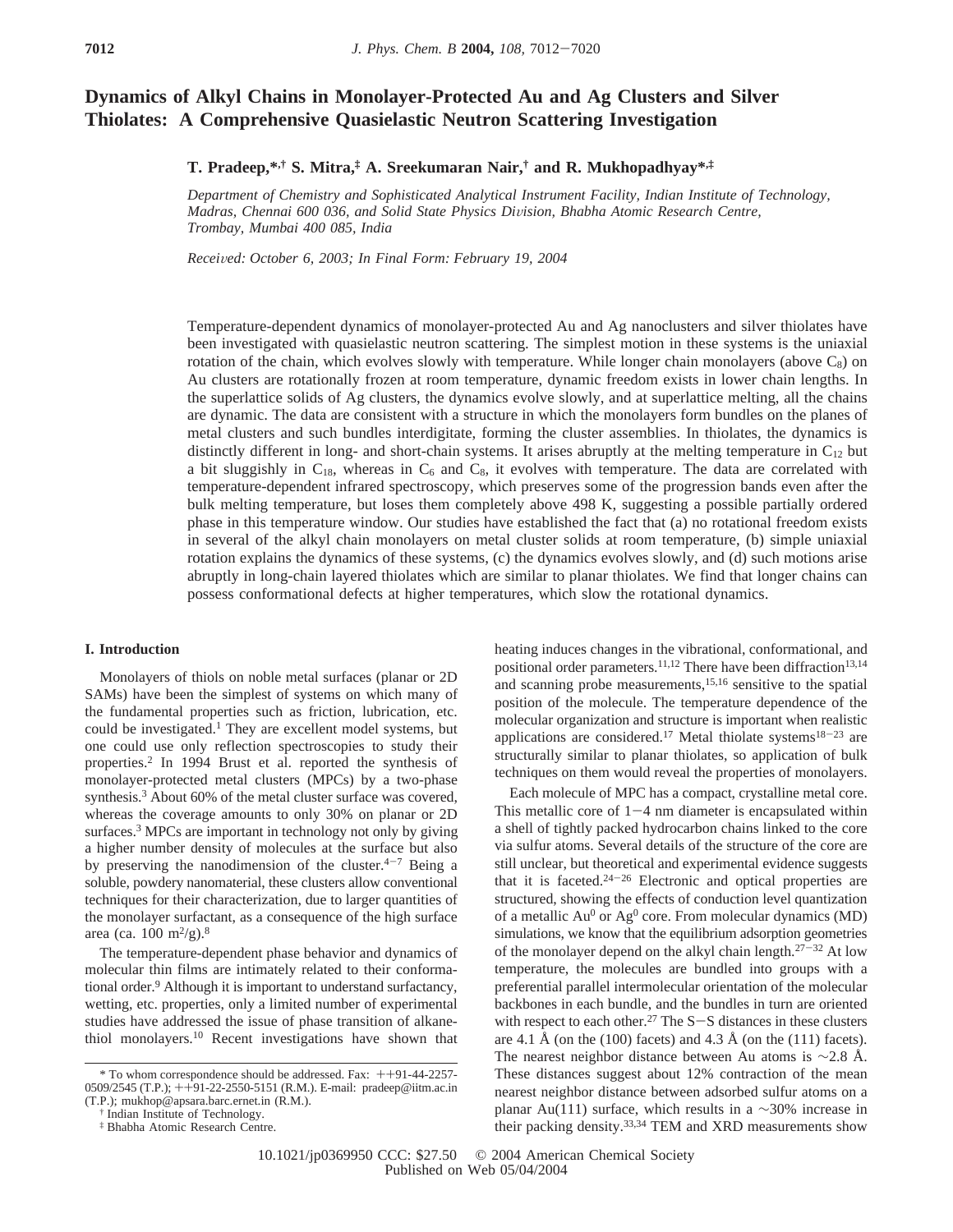that the adjacent Au particles are separated by approximately one chain length, not the expected two chain lengths. This suggests that the long-range ordering arises from the interdigitation of chain domains on neighboring particles.

The structure of alkanethiolate monolayers in MPC solids has been probed in detail by  ${}^{13}C$  NMR<sup>35</sup> and transmission IR36-<sup>38</sup> spectroscopies. Badia et al. compared the adsorption of thiols on a cluster surface with that of gold(I) alkanethiolates and found that the chemisorbed species on the gold nanoparticle surface is a thiolate, not a disulfide.<sup>39,40</sup> NMR data suggest that the long-alkyl-chain surfactant on gold nanoclusters is in a semicrystalline state. At room temperature, all-trans chains coexist with a smaller population of more mobile chains containing gauche conformers.<sup>35</sup> The shorter chain thiols are disordered even at room temperature. The upfield shift of the 17th carbon atom from the methyl group  $(C_{17})$  in  $C_{18}S$ -Au and the Gaussian decay of the signal in the dipolar dephasing experiments<sup>35</sup> suggest the presence of a motionally restricted interior of the alkyl chain and conformationally disordered chain ends. The methyl proton line widths are lower than those of crystalline alkanes, which suggest that large-amplitude motions are taking place about the chain axis.

MD simulations suggest that monolayers undergo a phase transition near the bulk melting temperature of the alkyl chain residue of the corresponding thiolate, accompanied by intramolecular conformational changes.34 Studies predicted a firstorder phase transition for both the short-chain and long-chain monolayers with the melting temperatures close to the corresponding alkyl chain melting temperature;<sup>34</sup> 2D SAMs of longchain alkanethiols melt around 333 K. $41,42$  The melting transition results in changes in the intermolecular structure, i.e., from the bundled state to a disordered state. The melting temperature depends on the chain length of the passivating thiol as well as the cluster core size. It has been shown that the outer boundary chains start to develop gauche defects at lower temperature than the chains near the core. At high temperature, these defects progress toward the interior, and after the melting point, both the outer and interior chains appear the same.<sup>31</sup> This is clear from differential scanning calorimetry  $(DSC)^{43}$  and variabletemperature IR and NMR<sup>44</sup> measurements.

All the clusters with chain lengths of more than  $C_8$  show a broad endotherm in DSC at 330 K, indicating a phase transition. This transition is attributed to melting of the alkyl chains. The chain melting begins at the chain terminus and propagates toward the center of the chain as the temperature increases. This result has been confirmed with FTIR and 2H NMR studies.44 The degree of conformational order depends on the particle size and the nature of the terminal group in addition to the chain length. Evolution of a peak at 31 ppm in the solid-state variabletemperature <sup>13</sup>C NMR spectra of  $C_{14}$  and  $C_{18}$  clusters shows a phase transition.45 This peak is assigned to the conformationally disordered chains. As the chain length increases from  $C_{14}$  to  $C_{18}$ , the transition temperature increases from 297 to 318 K. In contrast to the long-chain samples, when the  $C_8S-Au$  sample was heated to 323 K, the only changes observed were a slight narrowing and a small upfield shift of the peaks, confirming that the short chains are already in a liquidlike state at 298 K. Deuterium NMR studies reveal that the phase transition is due to an increased frequency of the gauche conformations, caused by an increase in the free chain volume. This, in turn, results in the pseudorotational motion of the individual chain segments about the long axis of the RS chain including both axial rotation and rapid bond isomerization. From the difference in patterns of the 1,1-*d*2-C18SAu and other samples, they concluded that

there is no measurable degree of trans-gauche bond isomerization in the vicinity of the  $C_1-C_2$  bond, and the axial rotation about the C-S bond is unlikely.

We measured variable-temperature IR of alkanethiol-protected Au and Ag clusters.<sup>46</sup> The  $d_+$  and  $d_-$  (symmetric and asymmetric methyl stretching) modes show a blue shift at higher temperature. This suggests the melting of the alkyl chain. This transition appears to be reversible up to 473 K, which is confirmed by DSC. In the repeated cycles, an increase in enthalpy of this transition is observed, and is more pronounced in Ag clusters. Ex situ IR measurements<sup>46</sup> of the sample (after heating/cooling cycles) show the splitting of the methylene scissoring and rocking modes, which is an indication of more ordered structure.47 This is attributed to the annealing of the monolayer on the surface. In the temperature-dependent IR spectra of monolayers on planar surfaces, the methylene scissoring mode splits in two at 80 K, which is explained as due to annealing of the monolayer.<sup>48</sup>

Neutron scattering is a powerful technique to study the dynamics in condensed matter, as the energy of thermal neutrons matches the energy of the excitations.49 Taking advantage of the large cross section of protons, alkanes (hence alkanethiols) are more suitable for neutron scattering studies. In systems where there are stochastic motions, the elastic line will be broadened due to the random nature of the molecular motions, and this broadening is known as quasielastic broadening. Quasielastic neutron scattering (QENS) provides not only the time scale but also the geometry of motions. Recently, we have shown that the dynamics of the alkanethiols on Au or Ag cluster surfaces can be monitored by neutron scattering.<sup>50</sup> At 340 K and above, quasielastic (QE) broadening is observed in the octadecanethiol-protected Au clusters, which is explained as due to the melting of the alkyl chain.50 It has been found that the principal rotational motion of the chains is the uniaxial motion, and the observed dynamics can be well represented with 6-fold jump diffusion.<sup>50</sup> This study suggests that the alkyl chains are held rigidly and the interchain distance is 4.4 Å, suggesting closest packing of chains, resulting in larger coverage than the planar monolayers.

In our subsequent work, we have shown that long-chainthiolate-protected clusters such as AuODT  $(Au-SC_{18}H_{37})$  are rotationally frozen at room temperature (RT) in a wide time scale of  $10^{-9}$  to  $10^{-12}$  s.<sup>51</sup> The *rotator* phase is absent at RT even in much smaller chain length systems, AuOT  $(Au-SC_8H_{17})$ and AuHT ( $Au-SC<sub>6</sub>H<sub>13</sub>$ ). The dynamics sets in gradually upon an increase in temperature. Alkyl chains in a metal cluster superlattice such as AgODT ( $Ag-SC_{18}H_{37}$ ) are also dynamically frozen at RT in the whole time scale range.<sup>51</sup> Evolution of the dynamics with temperature is found to be different in the superlattice and isolated cluster systems. In the former, the chains participating in the intercluster interaction were found to be dynamically different from those without. On heating just above the chain melting temperature  $(T_{cm})$ , those not involved in the intercluster interaction become dynamic first. Other chains start softening subsequently, and on increasing the temperature near the superlattice melting, all the chains eventually become dynamic. The uniaxial diffusion motion about the chain axis consistently described the dynamics of the monolayers, both in isolated cluster and in superlattice systems.52

In this work, we have investigated metal cluster monolayers and thiolates with varying chain lengths. This is an attempt to consolidate the data over a range of systems in the context of results we have published already so that a comprehensive picture of the dynamics of these systems is obtained. The study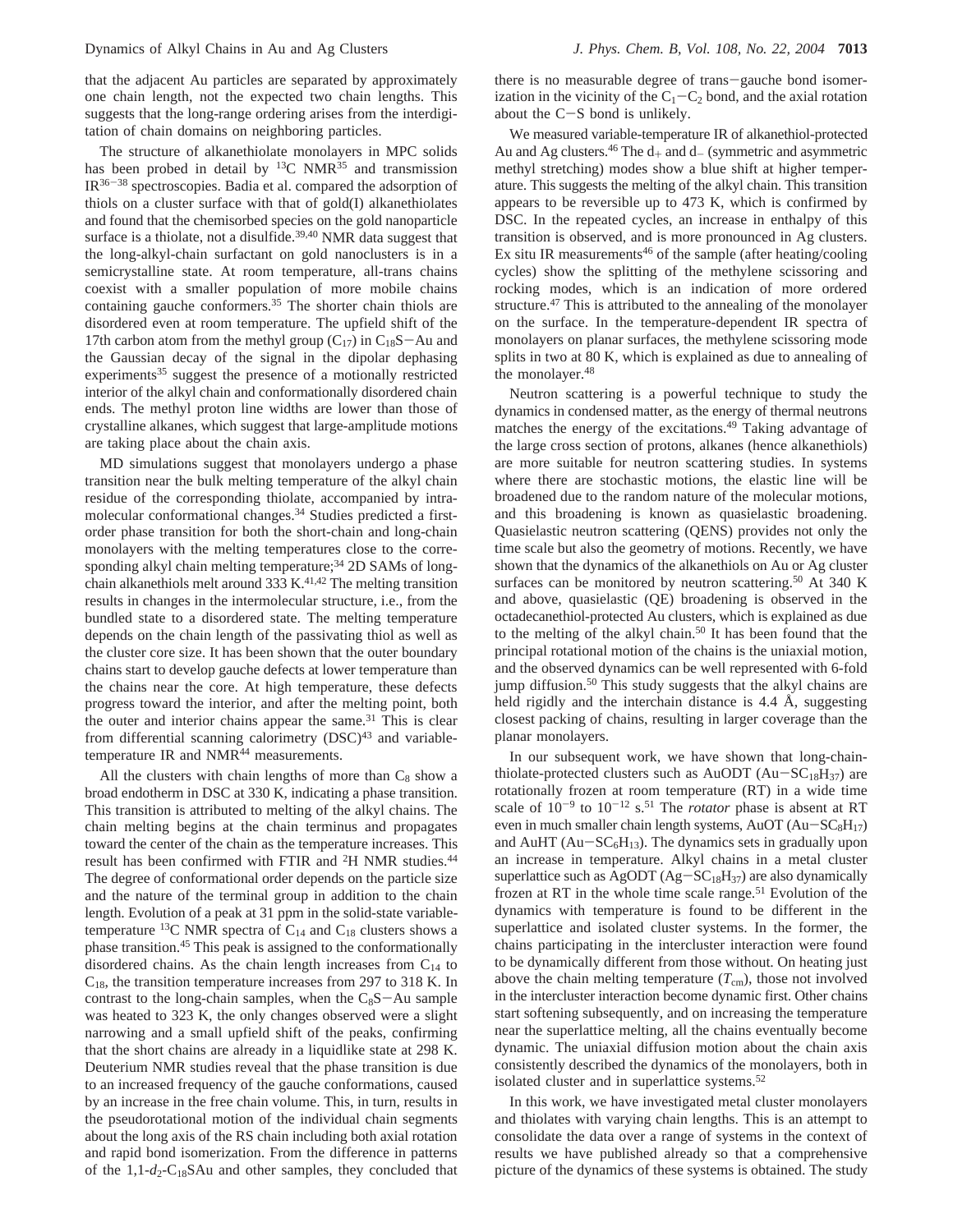is consistent with previous reports, but brings out several new features and some surprises. This is true in silver thiolates as well as in metal clusters.

The paper is structured as follows. After the introduction, in section II we present the experimental methods followed by results in section III and discussion in section IV. We conclude by giving a summary of the dynamics of monolayers based on neutron scattering data.

### **II. Experimental Section**

**Samples and Methods.** The preparation and characterization of these nanosystems have been discussed previously.53 Thiolates have been synthesized as per the method discussed.<sup>22</sup> The metal clusters are characterized by various spectroscopies, diffraction, and microscopy.<sup>53</sup> Thiolates have been characterized by spectroscopy and diffraction.<sup>18-22</sup> The phase behavior of the systems has been studied by DSC using a Netsch DSC 4000. Variable-temperature IR spectroscopy was done with a Perkin-Elmer Spectrum One spectrometer and a home-built variabletemperature sample cell. More details can be obtained from our earlier papers. 46,53,54

The experimental methodology for QENS has been presented in an earlier paper.50 Briefly, the experiments were carried out using a medium-resolution quasielastic spectrometer at the Dhruva reactor in Trombay.<sup>55</sup> The spectrometer has an energy resolution of 200 *µ*eV with an incident neutron energy of 5.1 meV. The quasielastic spectra were recorded in the wave vector transfer (Q) range of  $0.8-1.8$   $\rm \AA^{-1}$ . The sample, contained in a sachet of aluminum foil of ∼1 mm thickness was placed at an angle bisecting the incident and the scattered beams. The sample thickness was chosen to minimize the multiple scattering effects. Measurements were carried out at different temperatures in the range of 300-400 K. The temperature measurement was accurate within  $\pm 2$  K.

The systems to be discussed are octadecanethiolate  $(C_{18}H_{37}S-)$ , dodecanethiolate  $(C_{12}H_{25}S-)$ , octanethiolate  $(C_8H_{17}S-)$ , and hexanethiolate  $(C_6H_{13}S-)$  stabilized gold clusters (AuODT, AuDDT, AuOT, and AuHT) of  $3 \pm 1.0$  nm core diameter. We also investigated the corresponding Ag systems (of  $4 \pm 0.5$  nm core diameter) named AgODT, AgDDT, AgOT, and AgHT. The Ag systems form three-dimensional superlattices.<sup>53</sup> In a superlattice system, the neighboring clusters are anchored to the lattice points as a result of the interdigitation of the monolayer chains. We have also studied the corresponding silver thiolate systems, which form planar two-dimensional structures.

In the case of the thiolate structure, the alkyl chains can have only uniaxial rotation as a result of the restriction imposed by the structure (Figure 1). This situation is quite similar to that of planar SAMs (Figure 1), except that in the latter the monolayers are stacked at an angle. In MPCs, the monolayers assemble on the surfaces of each cluster and there is indeed a possibility of two kinds of motions, both uniaxial rotation (Figure 1) and precessional motion<sup>50</sup> (not shown). Precessional motion requires about 5 times more energy than uniaxial rotation, as a moment of inertia calculation would predict, and therefore, uniaxial rotation should be the simplest of rotational motions possible. The hydrogens in both cases are attached to the alkyl chains, and the alkyl chains are attached to the metal. Therefore, no translational motion of hydrogen atoms is expected. The observed QENS spectra should then correspond only to the rotational motion of the hydrogen atoms about some axes, although the QENS data are not definitive on the atomic location at which rotational motion commences.



Monolayer on a cluster

**Figure 1.** Schematic representation of the systems under investigation. The 2D SAM represents an assembly of monolayers on a thin metal film deposited on a suitable substrate. This resembles the thiolates. A schematic representation of an MPC is also shown. The alkyl chains, shown as rectangles, assemble on the cluster surface. Uniaxial rotational motion of the chain is shown.

The incoherent scattering law, for the rotational motion of hydrogen atoms, can be described as

$$
S(Q,\omega) = A(Q)\,\delta(\omega) + (1 - A(Q))L(\omega,\Gamma(Q)) \qquad (1)
$$

where the first term is the elastic part and the second term is the quasielastic part. *L*(Γ,*ω*) is a Lorentzian function, *L*(Γ,*ω*)  $= (1/\pi)(\Gamma/(\Gamma^2 + \omega^2))$ , and  $\Gamma$  is the half-width at half-maximum (hwhm).  $\Gamma$  is inversely proportional to the characteristic time, *τ*, of the motion. It is convenient to analyze the data in terms of the elastic incoherent structure factor (EISF), which provides information about the geometry of the molecular motions. The EISF is defined as

$$
EISF = \frac{I_{el}(Q)}{I_{el}(Q) + I_{qe}(Q)}
$$
 (2)

where  $I_{el}(Q)$  and  $I_{ae}(Q)$  are the elastic and quasielastic intensities, respectively. *A*(*Q*) in eq 1 is therefore nothing but the EISF. Analysis of the QENS data involves convolution of the scattering law with the instrumental resolution function and determination of different parameters  $(A(Q)$  and  $\tau)$  by leastsquares fitting. Raw data have been corrected for crystal reflectivity, detector efficiency, detailed balance, etc. The empty sample cell background was measured and subtracted from the data. The background from other sources was taken into account by using it as a parameter and was found to be very small, almost negligible.

## **III. Results**

**Isolated Monolayer-Protected Gold Clusters.** Gold clusters with different alkyl chain lengths studied through QENS techniques are  $AuC_6$  (AuHT),  $AuC_8$  (AuOT),  $AuC_{12}$  (AuDDT), and  $AuC_{18}$  (AuODT) ( $C_n$  corresponds to the chain length of the thiol used). First, the elastic and QE components were separated using eq 1 and were analyzed assuming possible models. Separated elastic and quasielastic components as obtained for AuHT are shown in Figure 2. No significant QE broadening was observed below 325 K in AuHT. The variations of EISF with *Q* at different temperatures in the case of AuHT are shown in Figure 3. It is clear that the EISF changes with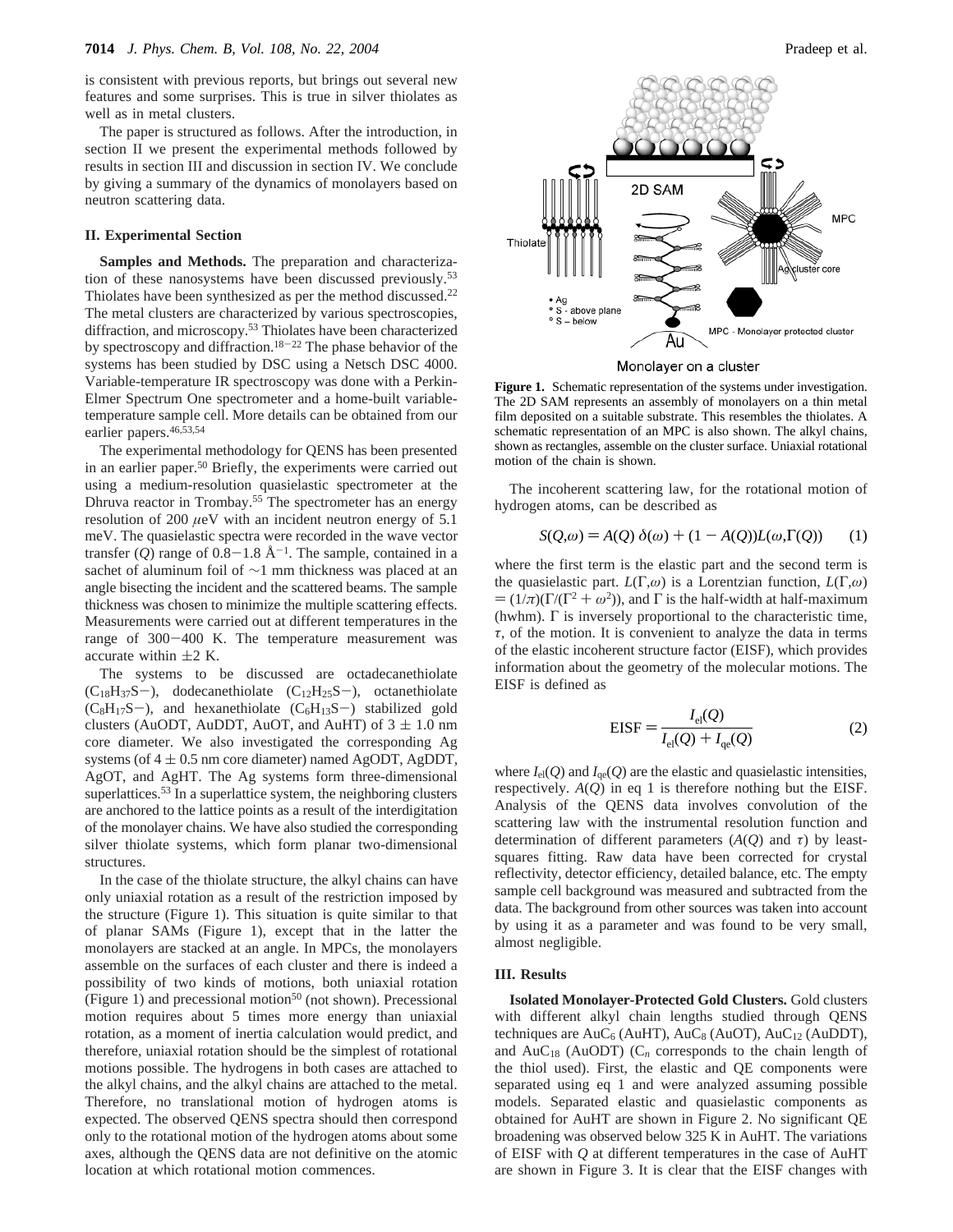

**Figure 2.** Typical QENS spectra and separated elastic (dotted) and quasielastic (dashed) components for AuHT at different temperatures at  $Q = 1.32 \text{ Å}^{-1}$  and also at different *Q* values at  $T = 360 \text{ K}$ .



**Figure 3.** Variation of EISF with *Q* at different temperatures for AuHT. The dashed line is the calculated EISF assuming rotation of the CH3 group alone. Solid lines are the fits using eq 4. The proportions of the protons contributing to the dynamics are indicated at each temperature.

temperature, which suggests that the geometry of rotation is different at different temperatures. Since EISF is the measure of the elastic component in the total spectrum, a large EISF means less quasielastic component, which may imply that the contribution to the dynamics is less and vice versa.

As done in our previous paper,<sup>50</sup> the larger EISF was explained by introducing a parameter signifying the proportion of chains not contributing to the dynamics. It has been assumed that the chains undergo uniaxial rotational diffusion. The isotropic rotational diffusion model was not considered since the alkyl chains sitting on the surface of the metal core are not expected to have isotropic rotation, and the uniaxial rotational diffusion model was found to describe the observed data.<sup>50</sup> It is always possible that the model could be different. If  $p_x$  is the fraction of alkyl chains in the system participating in the dynamics, then the generalized scattering law can be written as

$$
S(Q,\omega) = (1 - p_x)\delta(\omega) + p_x[A_0\delta(\omega) + (1 - A_0)L(\omega,\Gamma)]
$$
 (3)

*A*<sup>0</sup> is the EISF as described above and will depend on the model. The first term on the right-hand side is the elastic contribution from the static hydrogen atoms (not contributing to the observed dynamics) in the total spectrum, whereas the



**Figure 4.** Variation of EISF with *Q* at different temperatures for AuOT. Solid lines are the fits using eq 4. The proportions of the protons contributing to the dynamics are indicated at each temperature.

second term is weighted with the fraction of hydrogen atoms in the alkyl chains participating in rotational motion. The total elastic fraction can be written as

$$
EISF_{\text{tot}} = [p_x A_0 + (1 - p_x)]
$$
 (4)

Assuming the model of uniaxial rotation or jump diffusion among  $N = 6$  equivalent sites, we attempted to determine  $p_x$ by least-squares fitting of the extracted EISF from the experimental data using eq 4. It may be noted that the EISF also depends on the radius of gyration and was kept as a parameter in the least-squares fit. In Figure 3, solid lines are the fits with eq 4 and the value of  $p_x$  is written below each fitted line. The calculated EISF assuming rotation of the CH<sub>3</sub> group alone, existing at the end point of the alkyl chain, which is expected to be dynamically active first within a whole chain, is also shown in Figure 3. A top to bottom melting model would predict such a possibility. It is apparent that the data at 325 K where the dynamics is first manifested is not describable by the  $CH<sub>3</sub>$  group rotation. It is seen that the proportion of alkyl chains participating in the dynamics increases with the increase of temperature. At 400 K,  $p_x = 1$  describes the data very well, suggesting that all the alkyl chains take part in the dynamics.

For AuOT the variation of EISF with *Q* at different temperatures is shown in Figure 4. Solid lines are the fit with eq 4. The absence of quasielastic broadening at room temperature suggests no alkyl chain is participating in the dynamics. As the temperature increases, the proportion of alkyl chains participating in the dynamics increases, and at 400 K all the chains participate in the dynamics.

In the case of AuODT, no quasielastic broadening was observed till the chain melting temperature, suggesting the absence of dynamics. This was reported earlier (ref 50). The data show QE broadening above 340 K (the chain melting temperature), indicating the presence of mobile chains, and analysis shows that it corresponds to whole chain motion. The absence of the rotator phase was confirmed using a highresolution instrument, LAM80-ET at KENS, KEK, Japan. Combining the results obtained with two instruments, it was proved that the rotator phase was absent in the wide dynamical window of  $10^{-9}$  to  $10^{-12}$  s.<sup>51</sup>

However, for AuDDT the story is quite different. On one hand, no quasielastic broadening is seen below 325 K, and on the other hand, data above 325 K indicate no elastic contribution. The absence of an elastic contribution suggests melting of the sample. This latter feature is unique within the Au cluster system, observed only for AuDDT. At 325 K it is found that about 70% of the chains contribute to the dynamics. Figure 5 shows the variation of EISF with *Q*. From the EISF analysis it is found that the alkyl chains in Au clusters follow uniaxial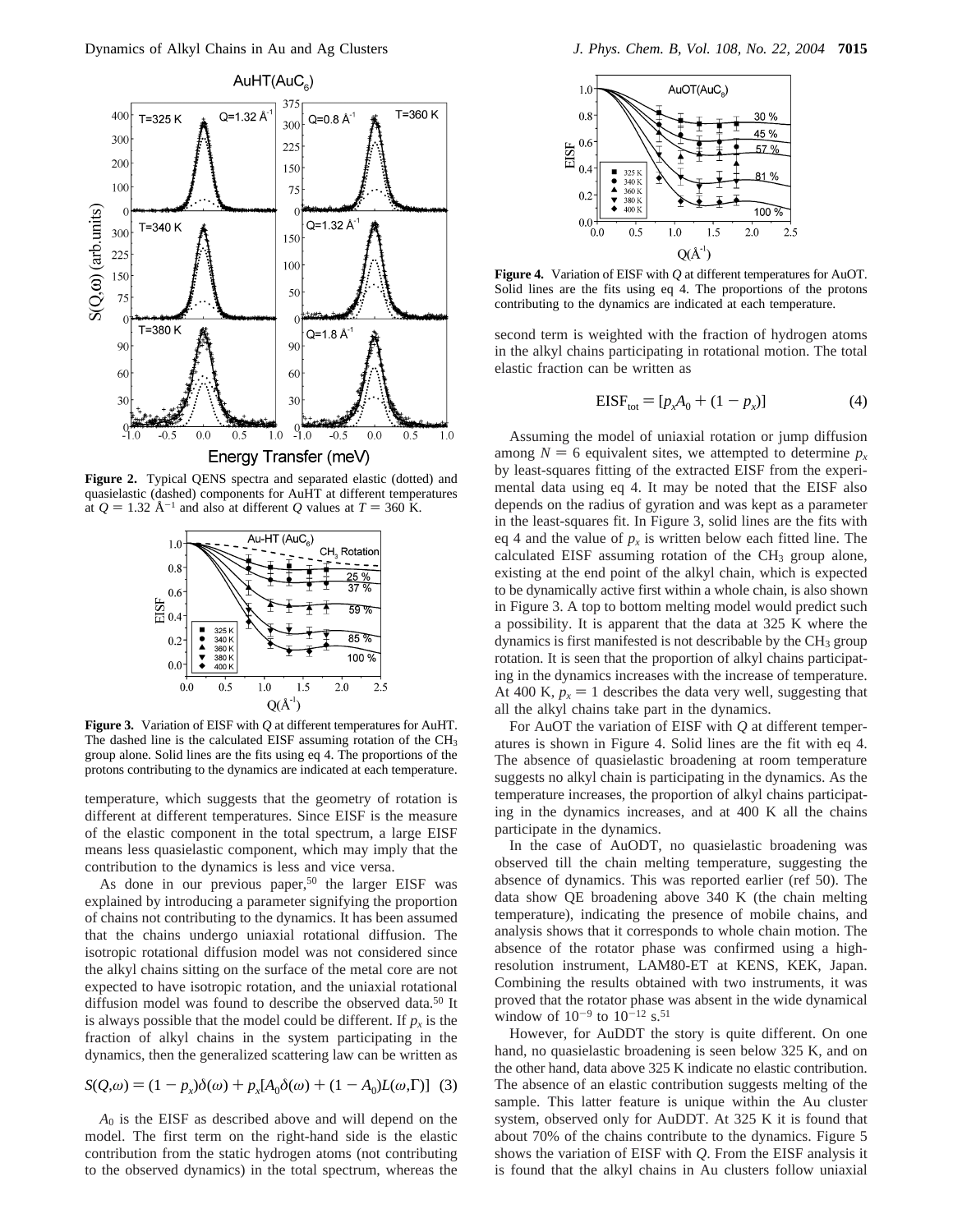

**Figure 5.** Variation of EISF with *Q* for AuDDT at 325 K. The solid line is the fit using eq 4. Data at 340 K showed a melt sample (i.e.,  $EISF = 0$ ). The proportion of the protons contributing to the dynamics is also indicated.



**Figure 6.** Variation of reorientation time for the alkyl chain in Au cluster MPC systems with temperature. The lines are the fits assuming the Arrhenius law.

rotational diffusion. Therefore, we used the scattering law corresponding to the uniaxial rotational diffusion model to fit the measured QENS spectra. Data at all the *Q* values and at all temperatures are well in accord. A plot of the reorientation time, *τ*, with 1/*T* is given in Figure 6. The small-chain systems (HT and OT) behave similarly. The activation energies for AuHT and AuOT obtained using the Arrhenius law are  $2.2$  ( $\pm$ 0.3) and 2.7 ( $\pm$ 0.3) kcal/mol, respectively, whereas for the long-chain system (AuODT) the value was  $6.3$  ( $\pm$ 0.2) kcal/mol. The dynamical behavior for the intermediate-chain-length system (AuDDT) is very different. The activation energies are consistent with the chain length. A large chain length requires more energy for rotation.

**Superlattice Systems.** MPCs with Ag clusters form superlattice structures by virtue of the interdigitation of the neighboring chains. In the category of superlattice MPC systems, we studied AgC<sub>6</sub> (AuHT), AgC<sub>8</sub> (AuOT), AgC<sub>12</sub> (AgDDT), and  $AgC_{18}$  (AgODT). In AgHT (with the smallest chain), no quasielastic broadening is seen at room temperature. But with an increase in temperature, the quasielastic component builds up, indicating an increased contribution from the dynamic alkyl chains. As described before, elastic and quasielastic components were separated in the total spectra to estimate the EISF. The variation of EISF with *Q* at different temperatures is shown in Figure 7; also shown is the theoretical model assuming uniaxial rotational diffusion (eq 4). The proportion of the mobile chain as obtained from the fit of the measured EISF is indicated in the figure. It is found that at 325 K only 15% of the chains are dynamic. The behavior of the EISF could not be explained by the end chain  $CH<sub>3</sub>$  group rotation, which in fact is expected to be dynamic at the first instant. The dynamical component increases with temperature, and finally all the chains are dynamic at 400 K, which is, anyway, the superlattice melting point. In the case of the next longer chain system, AgOT, QE broadening was observed even at 300 K. Analysis showed that



**Figure 7.** Variation of EISF with *Q* at different temperatures for AgHT. The dashed line is the calculated EISF assuming rotation of the CH3 group alone. Solid lines are the fits using eq 4. The proportion of the protons contributing to the dynamics is indicated at each temperature.



**Figure 8.** Variation of EISF with *Q* at different temperatures for AgDDT. The dashed line is the calculated EISF assuming rotation of the CH3 group alone. Solid lines are the fits using eq 4. The proportion of chains contributing to the dynamics at each temperature is also indicated.

50% of the chains contribute to the dynamics and do not take part in interdigitation. This is inferred from the fact that the ratio of the interdigitated to noninterdigitated chains is also 50% as obtained from the geometry of the structure in a simple cubic lattice. With increasing temperature, more and more chains started contributing to the dynamics, and eventually at 380 K all the chains were dynamic. The AgOT results have been reported in ref 50. It may be noted that the superlattice melting temperature is ∼390 K and the feature observed at 380 K is similar to premelting.

A few interesting things are noticed in the case of the superlattice systems, AgDDT and AgODT. While quasielastic broadening is observed at room temperature in the case of AgDDT, no quasielastic broadening is seen in AgODT at room temperature. Partial melting of the chains is observed at different temperatures lower than 380 K in both systems. Most interestingly, in both systems, time-dependent partial melting is observed at 380 K. It is seen that, even at a constant temperature, the proportion of chains contributing to the dynamics increases slowly with time. It may be noted that, in the spectrometer used for the present study, measurements are done at a particular *Q* value at one time. The variation of EISF for AgDDT is shown in Figure 8. The arrows in the figure indicate the order in which the measurements were done at 380 K. Figure 9 shows the QENS spectra for AgDDT at different temperatures and *Q* values. For AgDDT at 380 K, initially about 65% of the chains were contributing to the dynamics, and afterward the contribution went up to 75%. No time-dependent changes were picked up by calorimetry in this sample. Thus, there appears to be a nearly thermoneutral event involving the alkyl chains at this temperature. This could also be (additionally) associated with cluster surface annealing as morphology changes are seen in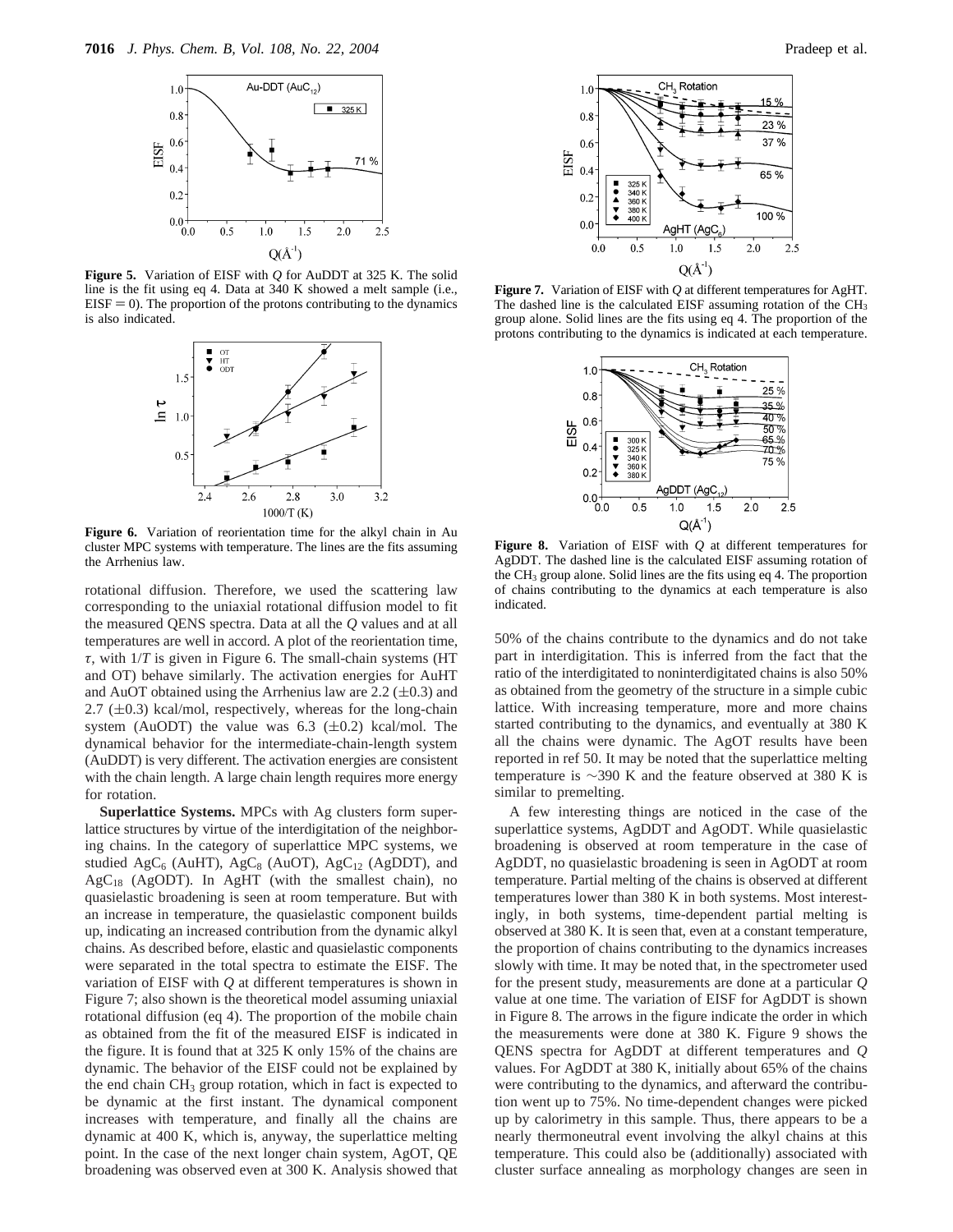

**Figure 9.** Typical QENS spectra and separated elastic (dotted) and quasielastic (dashed) components for AgDDT at 360 K for different *Q* values. Also shown are the spectra at typical  $Q = 1.32 \text{ Å}^{-1}$  at different temperatures.

**TABLE 1: Values of the Reorientation Time for Different Systems at Different Temperatures**

|      |               | $\tau$ (ps)   |                                  |
|------|---------------|---------------|----------------------------------|
| temp | isolated      |               | layered                          |
| (K)  | clusters      | superlattice  | thiolate                         |
| 300  |               |               |                                  |
| 325  | $4.7 \pm 0.7$ | $1.8 \pm 0.3$ |                                  |
| 340  | $3.5 \pm 0.4$ | $1.3 \pm 0.3$ | $3.6 \pm 0.6$                    |
| 360  | $2.8 \pm 0.3$ | $1.8 \pm 0.3$ | $4.1 \pm 0.6$                    |
| 380  | $2.3 \pm 0.3$ | $1.7 \pm 0.3$ | $7.3 \pm 0.9$                    |
| 400  | $2.1 \pm 0.3$ | $1.5 \pm 0.3$ | $9.9 \pm 0.9$                    |
| 300  |               | $5.2 \pm 0.8$ | $2.0 \pm 0.3$                    |
| 325  | $2.3 \pm 0.4$ |               |                                  |
| 340  | $1.7 \pm 0.3$ | $3.7 \pm 0.5$ | $1.8 \pm 0.3$                    |
| 360  | $1.5 \pm 0.3$ | $2.9 \pm 0.6$ | $3.5 \pm 0.6$                    |
| 380  | $1.4 \pm 0.3$ | $4.1 \pm 0.8$ | $3.7 \pm 0.6$                    |
| 400  | $1.2 \pm 0.2$ |               | $2.7 \pm 0.5$                    |
| 300  |               | $4.3 \pm 0.7$ |                                  |
| 325  | $3.3 \pm 0.4$ |               |                                  |
| 340  |               | $4.0 \pm 0.5$ |                                  |
| 360  |               | $3.3 \pm 0.4$ |                                  |
| 380  |               |               |                                  |
| 400  |               |               | $3.8 \pm 0.8$                    |
| 300  |               |               |                                  |
| 325  |               |               |                                  |
| 340  | $6.2 \pm 0.8$ | $3.5 \pm 0.4$ |                                  |
| 360  | $3.7 \pm 0.6$ | $3.0 \pm 0.5$ |                                  |
| 380  | $2.3 \pm 0.4$ |               | $2.9 \pm 0.5$                    |
| 400  |               |               | $2.6 \pm 0.5$                    |
|      |               |               | time-dependent<br>time-dependent |

the clusters upon heating.<sup>51</sup> In the absence of additional studies, it is difficult to comment on this time-dependent event.

In AgODT<sup>51</sup> the dynamics was observed at and above 340 K. Fifty percent of the chains were dynamic at 340 K and 60% at 360 K, whereas the amount varied from about 70% to 90% at 380 K with time. For superlattice MPCs also, the model for the alkyl chain rotation is found to be uniaxial rotational diffusion. It was possible to describe the spectra at different temperatures and *Q* values assuming the same model. The obtained values of the reorientation times for different systems at different temperatures are given in Table 1. As mentioned above, in the superlattice system there are two types of chains,



**Figure 10.** Variation of EISF with *Q* at different temperatures for AgHT-thiolate. The dashed line is the calculated EISF assuming rotation of the  $CH_3$  group alone. Solid lines are the fits using eq 1. The proportion of the chains contributing to the dynamics at each temperature is also indicated.



**Figure 11.** Variation of EISF with *Q* at different temperatures for AgOT-thiolate. The dashed line is the calculated EISF assuming rotation of the CH<sub>3</sub> group alone. Solid lines are the fits using eq 4. The proportion of the chains contributing to the dynamics at each temperature is also indicated.

interdigitated and noninterdigitated, which are expected to be dynamically different as the interdigitated ones are more strongly interacting among themselves compared to the others. However, what one observes in the QENS experiment is the average of all the protons, and when both types of chains contribute, it is not possible to separate these contributions. Therefore, the obtained reorientation time, *τ*, does not show systematic variation with temperature. At low temperature, the contribution may be only from the noninterdigitated ones. With an increase in temperature, others start contributing, and what is observed is the average of the two motions.

**Layered Thiolates.** To compare the results obtained from superlattice and isolated cluster MPCs (3D SAMs) with those obtained from corresponding planar systems, QENS experiments were carried out on layered thiolates known to represent the planar two-dimensional monolayers. In the category of layered thiolate systems,  $AgC_6$  (AuHT),  $AgC_8$  (AuOT),  $AgC_{12}$ (AgDDT), and  $AgC_{18}$  (AgODT) were studied. AgHT did not show quasielastic broadening up to 325 K. The variation of the experimentally obtained EISF (ratio of the elastic to quasielastic component) with *Q* is shown in Figure 10. Alkyl chains in these layered systems also undergo uniaxial rotational diffusion as seen from the figure. At 340 K about 30% of the chains are dynamic as obtained from the fit of the data using eq 4. Like MPCs, the component of mobile chains increases with temperature, and at 400 K, all chains are found to be dynamic.

However, in the case of AgOT-thiolate, although the quasielastic broadening is seen at room temperature, complete chain melting is not seen even at 400 K. The variation of EISF with *Q* is also shown in Figure 11 along with the calculated EISF for partial melting. Interestingly, in the case of the AgDDT-thiolate system, quasielastic broadening was observed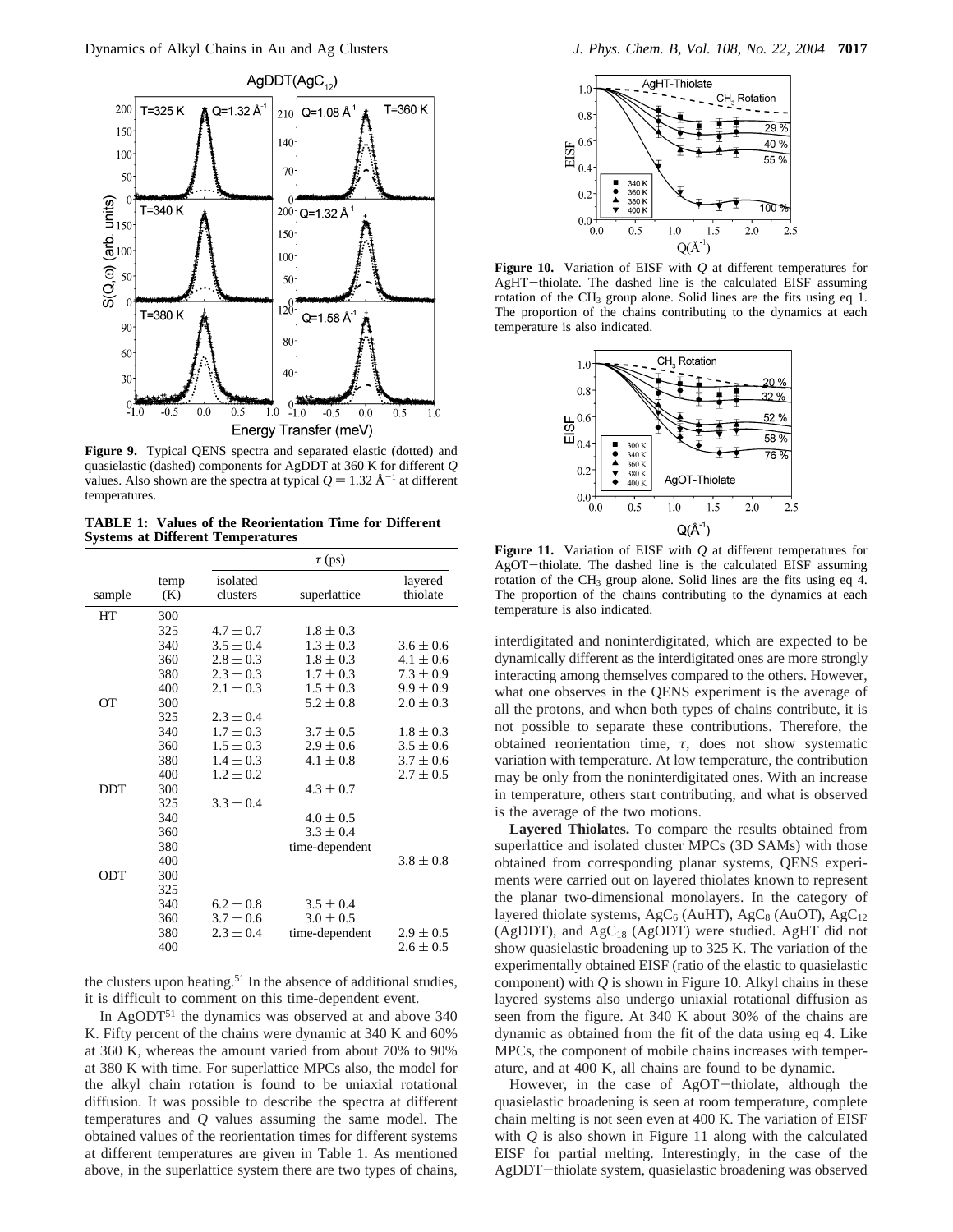

**Figure 12.** Typical QENS spectra and separated elastic (dotted) and quasielastic (dashed) components for AgODT-thiolate at different *<sup>Q</sup>* values and at  $T = 400$  K.



**Figure 13.** Variation of EISF with *Q* at different temperatures for AgODT-thiolate. Solid lines are the fits using eq 4.

only at  $T = 400$  K. No quasielastic broadening is seen below 400 K. At  $T = 400$  K, all chains were found to be dynamic.<sup>50</sup> In the case of the AgODT-thiolate system, no quasielastic broadening is seen below  $T = 380$  K, while at 380 and 400 K, 75% and 85% chain melting, respectively, was observed. QENS spectra are shown in Figure 12 at different  $Q$  values for  $T =$ 400 K. The variations of EISF with *Q* at 380 and 400 K are shown in Figure 13. As per DSC results, the chain melting temperature is ∼400 K. The QENS data are consistent with this for the AgHT- and AgDDT-thiolate systems, whereas in the case of AgOT and AgODT, the alkyl chains perform restricted dynamics above 400 K, and finally the sample melts completely at 420 K. The chains in AgDDT and AgODT become mobile abruptly, whereas in others the mobility increases gradually.

Again uniaxial rotational diffusion describes the QENS data consistently. The obtained values of the reorientation times for different layered thiolate systems at different temperatures are given in Table 1.

## **IV. Discussion**

In a typical metal cluster of  $3-4$  nm diameter, a few hundred monolayer chains are assembled. There could be a few tens of chains per plane of the cluster, and on each plane they form a pillar, especially in the case of longer chain lengths. Some chains can be disordered; this fraction in longer chain systems is too small to affect our measurements significantly. The alkyl chains are extended even in the dynamic state, making uniaxial rotation the principal dynamic motion.<sup>50</sup> The precessional motion of the chains is at least 5 times more energy intensive than the simple axial rotation as stated before. The alkyl chains in metal cluster solids are expected to have larger dynamical freedom than

thiolates, as more space is available for the former in their structure.50 As a result, the chains are expected to preserve uniaxial rotational freedom for an extended temperature window, while for thiolates, conformational disorder may set in after the collapse of the solid-state order. This collapse of the structure is likely to be instantaneous, while in the cluster solids, a more gradual evolution of dynamics is expected.

Data for isolated clusters suggest that, for smaller chain lengths, the dynamics evolves slowly and at 400 K all the chains are completely dynamic. In the case of MPCs above  $C_{12}$ , complete melting is observed above 340 K. This is in agreement with DSC and variable-temperature IR spectroscopy. DSC shows that, in systems below  $C_8$ , melting is featureless; however, for longer chain lengths, a sharp feature is observed at a temperature close to the corresponding chain melting temperature. This is evidenced by both IR<sup>46</sup> and neutron scattering<sup>50,51</sup> measurements. However, neutron scattering data clearly show that there are significant interchain interactions in the smaller chain length thiols, making the dynamics evolve only slowly, and a higher temperature is needed to achieve total rotational freedom. This occurs as there are conformational defects frozen into the system at RT, as evidenced in IR. The bend chains allow only hindered rotational motion. In the case of longer chain lengths, the alkyl chains are all-trans as a result of the increased van der Waals interaction. As a result, they form pillars on the lattice planes of the clusters. As these pillars are formed only in a smaller area, they collapse readily upon melting. There is a significant amount of free volume available in the solid for rotational motion, and consequently complete rotational dynamics is observed.

Uniaxial rotation is unlikely to result in the rotation of the whole chain from the methyl end to the S. This is evident from the NMR<sup>35</sup> and IR<sup>38,39</sup> data, which suggest that methylenes close to the cluster surface achieve rotational freedom only at much higher temperatures. As far as the S is concerned, it is likely to be rotationally frozen till the bulk chain melting transition. The decrease in the trans C-S intensity and the emergence of gauche <sup>C</sup>-S indicate rapid conformational changes around this temperature. Thus, only above the bulk melting temperature, complete uniaxial rotation of the whole chain is expected. This is true in superlattice solids also where the dynamics evolves slowly. Thus, as the temperature increases, more methylenes participate in the rotations, and above bulk melting the entire chain is rotationally free.

It is necessary to clarify the meaning of fractional dynamics. We suggest this to mean that only a fraction of the alkyl chains are undergoing motions. In the case of monolayers forming pillars on the surface of the planes, it is very much likely that the chains on the edges of the monolayer assembly (or the free chains not part of the assembly) will become dynamic first, as they are the ones with less interchain interactions. As they get detached from the bulk monolayer assembly, they acquire dynamical freedom. It would be easier for the shorter chain monolayers to detach from the assembly earlier than the longer chains. In the longest chain systems, the chains are all-trans and completely extended, and as a result detachment may result in a free chain, which is free to be dynamically active. For the intermediate chain lengths, where conformational disorder can exist, detachment from the assembly could be more energy intensive. It has been shown in the previous section that gradual evolution of melting along the chain is not probable as the behavior of the EISF in AuHT, AgHT, and layered thiolate systems is not explainable by the end  $CH<sub>3</sub>$  motion and is expected to be dynamic first within a whole chain.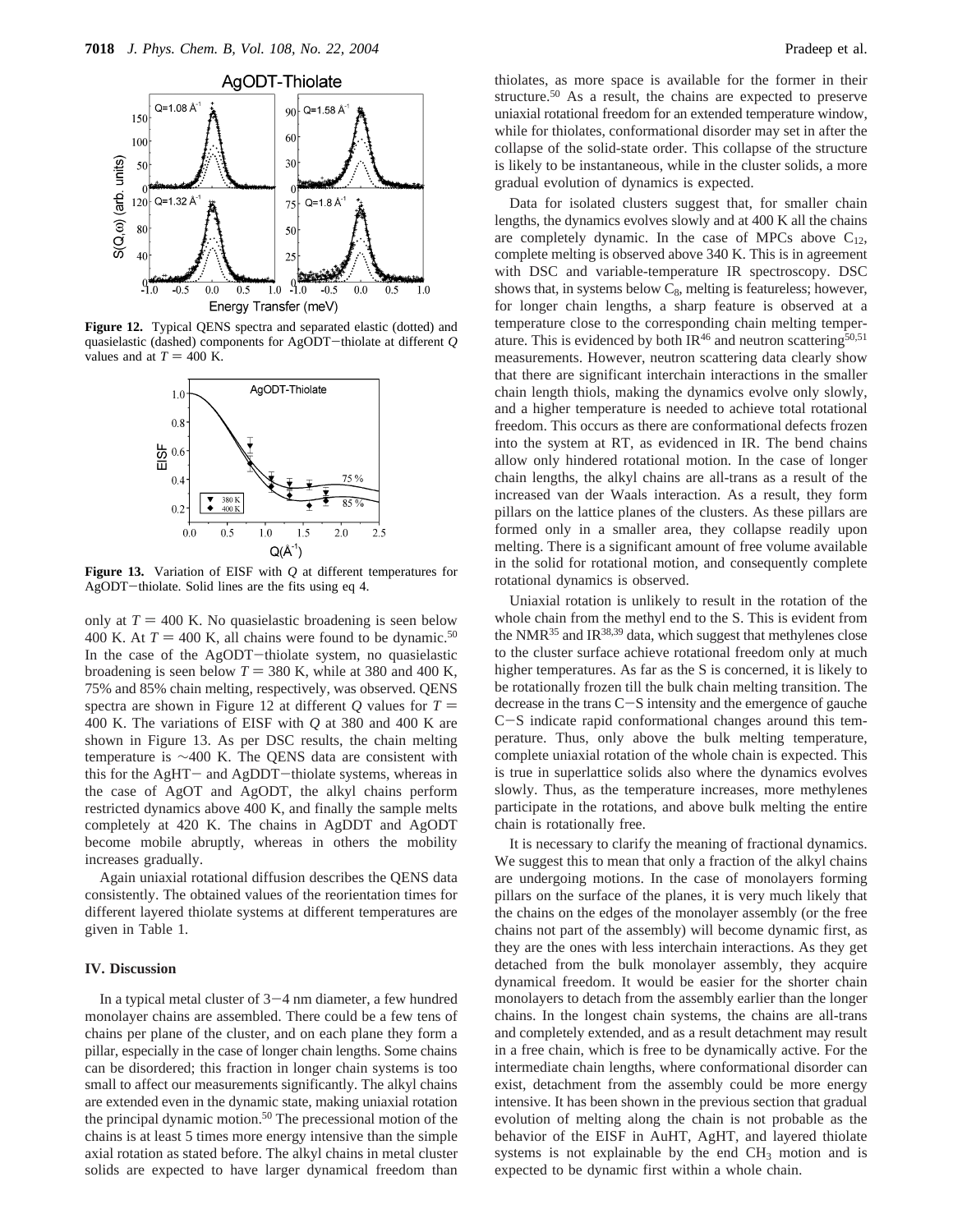The fact that the interchain distance is smaller than the van der Waals diameter (a chain radius of 2.1 Å is found in MPCs, whereas the distance between chains in planar monolayers is  $\sim$ 5 Å) implies strong interaction between the chains which can only be interpreted in terms of the closer packing of chains in the form of pillars on the cluster surface. As temperature increases, some chains are likely to detach from the pillarlike assembly, contributing to the dynamics as mentioned above. However, the last few methylenes (closer to the cluster core) may not have the required space to avail free rotation as the cluster surface is completely covered with thiolate chains.

In the planar thiolates, the motion continues to be uniaxial rotation, but as temperature increases, chains begin to manifest conformational disorder. The melting behavior seen in the systems is in accordance with the DSC data in the literature<sup>22</sup> and our own studies (data presented in Supporting Information Figure 1). All the systems begin to show melting around 398 K, and the data show very little change with chain length. Melting of the alkyl chains was studied by variable-temperature IR spectroscopy. The temperature-dependent IR spectra of AgOT and AgDDT are shown in Supporting Information Figures 2 and 3, respectively. In both systems, the symmetric  $(d_{+})$  and asymmetric  $(d_{-})$  methylene modes as well as the progression modes show a drastic change at the melting temperature. Except in AgOT, the progression bands disappear, corresponding to complete melting. In the case of AgOT, however, the progression bands do not disappear completely, corresponding to persistent conformational order even after 398 K. However, they do disappear at 420 K, consistent with the neutron data at this temperature. The presence of defects is evident in the IR spectra of AgHT and AgOT at room temperature. End gauche defects in the methylene chains are manifested in OT as a peak at  $1343 \text{ cm}^{-1}$ . Upon melting, the IR spectra in all the cases manifest peaks at  $1297 \text{ cm}^{-1}$  due to  $W(g-t-g)$  kink defects.<sup>56,57</sup> Upon melting, the C-S(g) is more pronounced in AgOT and the conformation is preserved upon cooling back to room temperature. All of these collectively indicate that this system is distinctly different. A similar observation is applicable to the layered AgODT-thiolate system also.

Lower chain thiolate AgHT shows a higher reorientation time at higher temperatures. The reorientation time increases from 3.6 to 9.9 ps as the temperature increases from 340 to 400 K. Only lower reorientation times are observed in longer chain length thiolates. This would mean that, in AgHT after melting, the chains possibly deform, resulting in conformational defects, which lead to hindered rotations and higher reorientation times. This is more likely in the case of shorter chains as interchain interactions are weaker, allowing chain deformation. The IR data agree with this interpretation.

Taken together, the data confirm that the alkyl chains are organized like bundles on the cluster planes, consistent with MD studies,  $33,34$  and this prevents buckling at high temperatures. As a result, uniaxial motion continues to persist at higher temperatures in the case of cluster monolayers. For planar thiolates, the interchain interactions are uniform throughout the solid and no pillar formation exists, which makes it possible for the chains to buckle at higher temperatures. It appears that there is a partially ordered phase in layered AgOT-thiolate persisting above the DSC melting transition, with local order at least in the lower parts of the thiolate chain (toward S), which required still higher temperatures for complete melting. This appears to correspond to the mesogenic behavior observed in thiolates.20 Optical investigations have found such a phase

existing well beyond the onset of melting. It may be noted that the amorphous phase is seen in AgOT only above 480 K, whereas in longer chain thiolates such as AgODT this happens above 448 K.<sup>20</sup> It is important to mention that the micellaramorphous transition mentioned above is not seen in DSC. The presence of mesophases prevents uniaxial rotation for the whole chain. Thus, it appears that the rotational dynamics in thiolates is similar to that in monolayers on cluster systems but restricted dynamics due to buckling occurs at still higher temperatures. This is possible as interchain distances appear to be larger in thiolates than in the case of cluster monolayers. Thus, a distinct difference in the high-temperature dynamics is a result of the difference in the molecular architecture of the two systems.

We add that the kind of packing might be similar for longer and shorter chains. However, it is easier for the chains to detach from the columns of alkyl chain assemblies and participate in the rotational dynamics. By this process, there will be a larger fraction of the shorter chains undergoing dynamics at any given temperature than the longer chains.

In monolayer-protected metal cluster solids, the conformational order of the alkyl chains depends on two parameters, the cluster core size and the chain length of the monolayer. When the chain is long, interchain interactions are large. This makes the monolayers stand up to give an all-trans structure, leading to a precise melting temperature. When the size of the cluster core is large, the interchain interactions of a large number of chains are possible as the number of chains on a given plane is high, making the chains erect. For a given kind of cluster core size, a smaller chain length will reduce the conformational order. Thus, in the systems investigated, we have three extremes where conformational disorder, alkyl chain order, and a regular superlattice exist. When the chain length is inadequate, alkyl chains may not form the pillarlike structure. In longer chain lengths, the pillar formation is complete, but if the cluster core dimension is nonuniform, isolated cluster structure dominates. The occurrence of uniformity in core dimension along with alkyl chain order leads to the formation of regular superlattices as in the case of silver.

#### **V. Conclusions**

Our studies, encompassing a range of chemical systems, have given a consistent picture of the dynamics of alkyl chain assembles in isolated monolayer-protected clusters, interdigitated metal cluster superlattices, and planar thiolates. The dynamics in all these systems can be adequately described by uniaxial rotation. While the chains acquire dynamical freedom slowly in the cluster systems, bulk melting suddenly brings about rotational freedom in planar thiolates. The chains of longer chain monolayers are rotationally frozen in cluster systems at room temperature, and no rotator phase exists. The data imply strong interactions between the chains making the monolayers assemble as pillars on the cluster surfaces, and the pillars interdigitate, forming superlattices. It is also clear that, even after bulk melting, in some of the thiolates, partial order exists which prevents complete free rotation. We understand the differences in dynamics in these systems in terms of the variation in the space available for the monolayers. In thiolates, the chains can also collapse after melting, leading to restricted rotational freedom. These conformational defects are also seen in the variable-temperature IR spectroscopy.

**Acknowledgment.** T.P. acknowledges financial support from the Inter University Consortium for DAE Facilities for funding a research scheme. His monolayer-protected cluster program